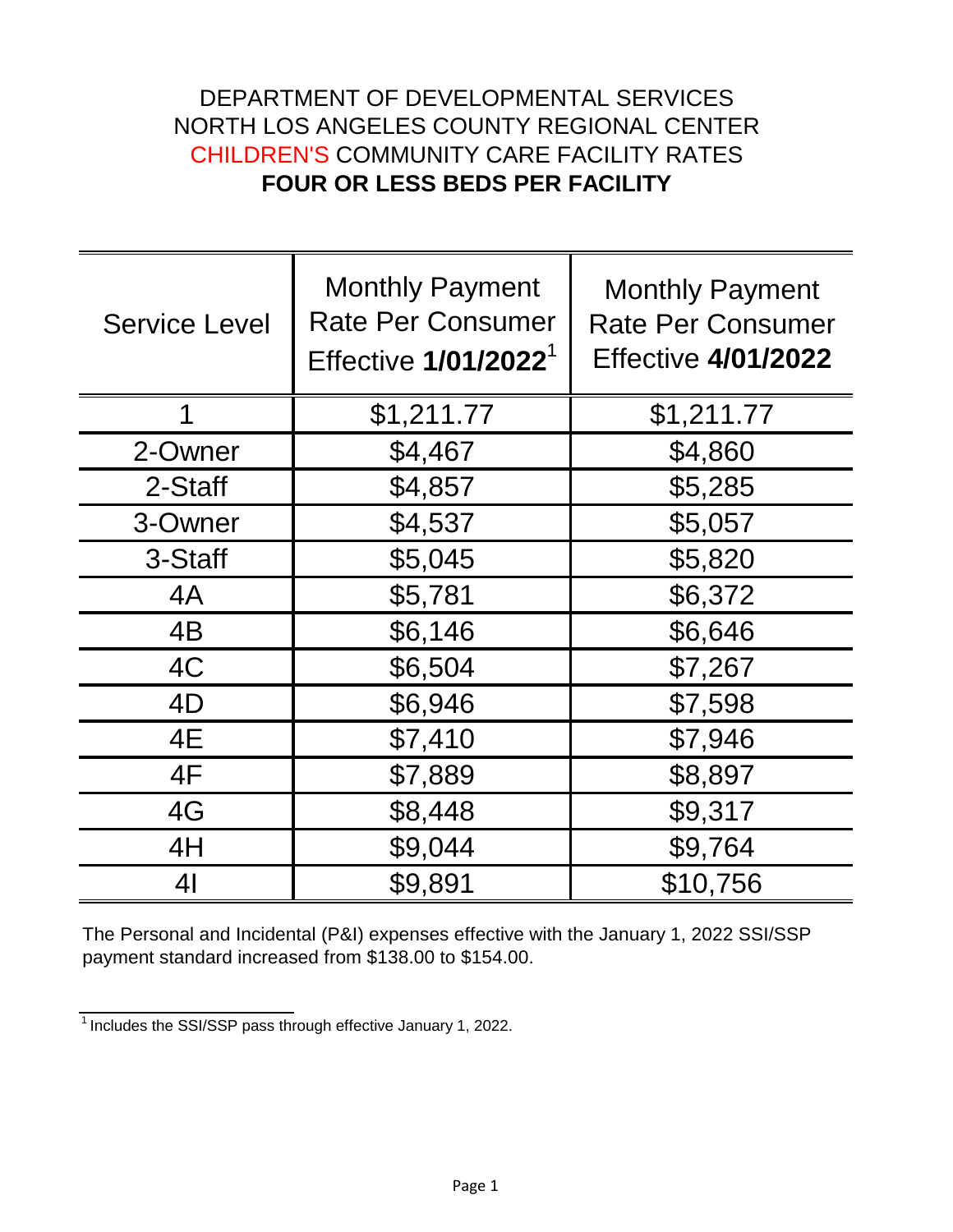## DEPARTMENT OF DEVELOPMENTAL SERVICES NORTH LOS ANGELES COUNTY REGIONAL CENTER CHILDREN'S COMMUNITY CARE FACILITY RATES **FIVE OR SIX BEDS PER FACILITY**

| <b>Service Level</b> | <b>Monthly Payment</b><br><b>Rate Per Consumer</b><br>Effective 1/01/2022 <sup>1</sup> | <b>Monthly Payment</b><br><b>Rate Per Consumer</b><br><b>Effective 4/01/2022</b> |
|----------------------|----------------------------------------------------------------------------------------|----------------------------------------------------------------------------------|
| 1                    | \$1,211.77                                                                             | \$1,211.77                                                                       |
| 2-Owner              | \$3,095                                                                                | \$3,526                                                                          |
| 2-Staff              | \$3,377                                                                                | \$3,833                                                                          |
| 3-Owner              | \$3,696                                                                                | \$4,331                                                                          |
| 3-Staff              | \$4,060                                                                                | \$4,886                                                                          |
| 4A                   | \$4,645                                                                                | \$5,324                                                                          |
| 4B                   | \$4,985                                                                                | \$5,579                                                                          |
| 4C                   | \$5,324                                                                                | \$6,213                                                                          |
| 4D                   | \$5,720                                                                                | \$6,510                                                                          |
| 4E                   | \$6,163                                                                                | \$6,843                                                                          |
| 4F                   | \$6,612                                                                                | \$7,777                                                                          |
| 4G                   | \$7,120                                                                                | \$8,158                                                                          |
| 4H                   | \$7,682                                                                                | \$8,579                                                                          |
| 41                   | \$8,476                                                                                | \$9,562                                                                          |

The Personal and Incidental (P&I) expenses effective with the January 1, 2022 SSI/SSP payment standard increased from \$138.00 to \$154.00.

 $\frac{1}{1}$  Includes the SSI/SSP pass through effective January 1, 2022.